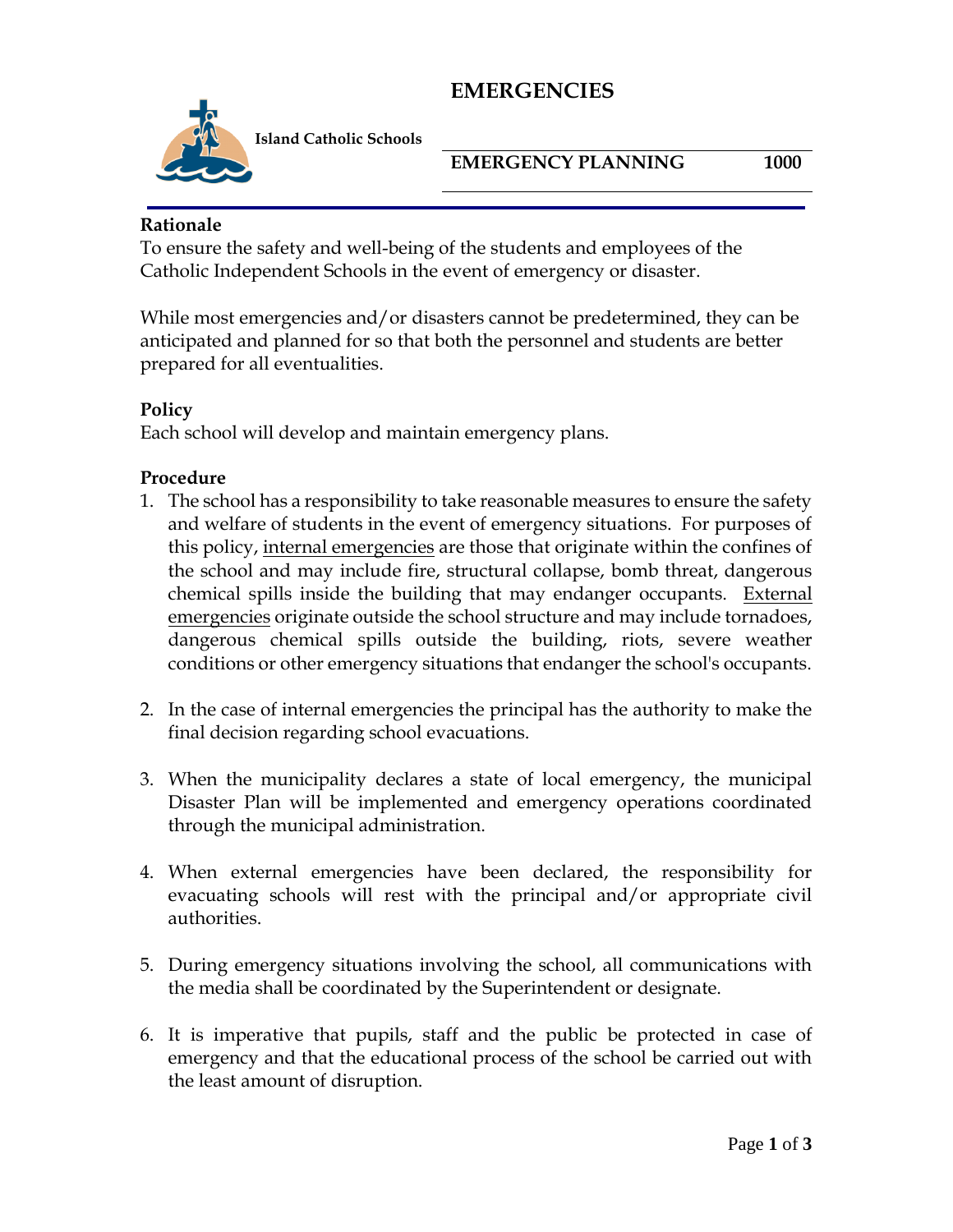### **EMERGENCIES**



 **I Island Catholic Schools**

#### **EMERGENCY PLANNING** 1000

- 7. Emergency procedures, as outlined in the following section of this policy, have been designed to give guidance to those having responsibility for the safety of pupils, school staff and the users of school facilities. Common sense should dictate the reaction of school personnel to emergency situations.
- 8. The principal of each school has the prime responsibility for developing a school emergency plan and for informing staff about emergency procedures. The Emergency Plan, which is to be filed with the Superintendent of Schools, will contain evacuation procedures and define roles and responsibilities of staff during an evacuation. In addition, the plan will describe arrangements in cases where students are required to be moved from the school site to temporary shelter. This plan must be consistent with requirements of the ICS policy or emergency plans. In addition, the principal must set up a designated chain of command so the safety procedures are carried out in event of his/her absence from the building.
- 9. Principals, teachers and other employees are to become familiar with the procedures set forth in the emergency plan for the school.
- 10. Students and employees shall practice emergency procedures at least
	- 6 fire drills per year
	- 3 earthquake drills per year
	- 2 lockdown drills per year
	- 2 hold and secure and/or shelter in place drills per year.
- 11. Parents shall be advised of the emergency plans and procedures developed by the school.
- 12. The principal will provide to the school council a written status report on emergency plans and procedures at the first council meeting of the school year.
- 13. The Superintendent of Schools will be responsible for ensuring that the principals are fully aware of ICS policy and will meet with the principals, at least annually, to discuss each school's preparedness for emergency situations.
- 14. The Board of Directors will review each schools emergency plan as presented by the local school in their Annual Plan.